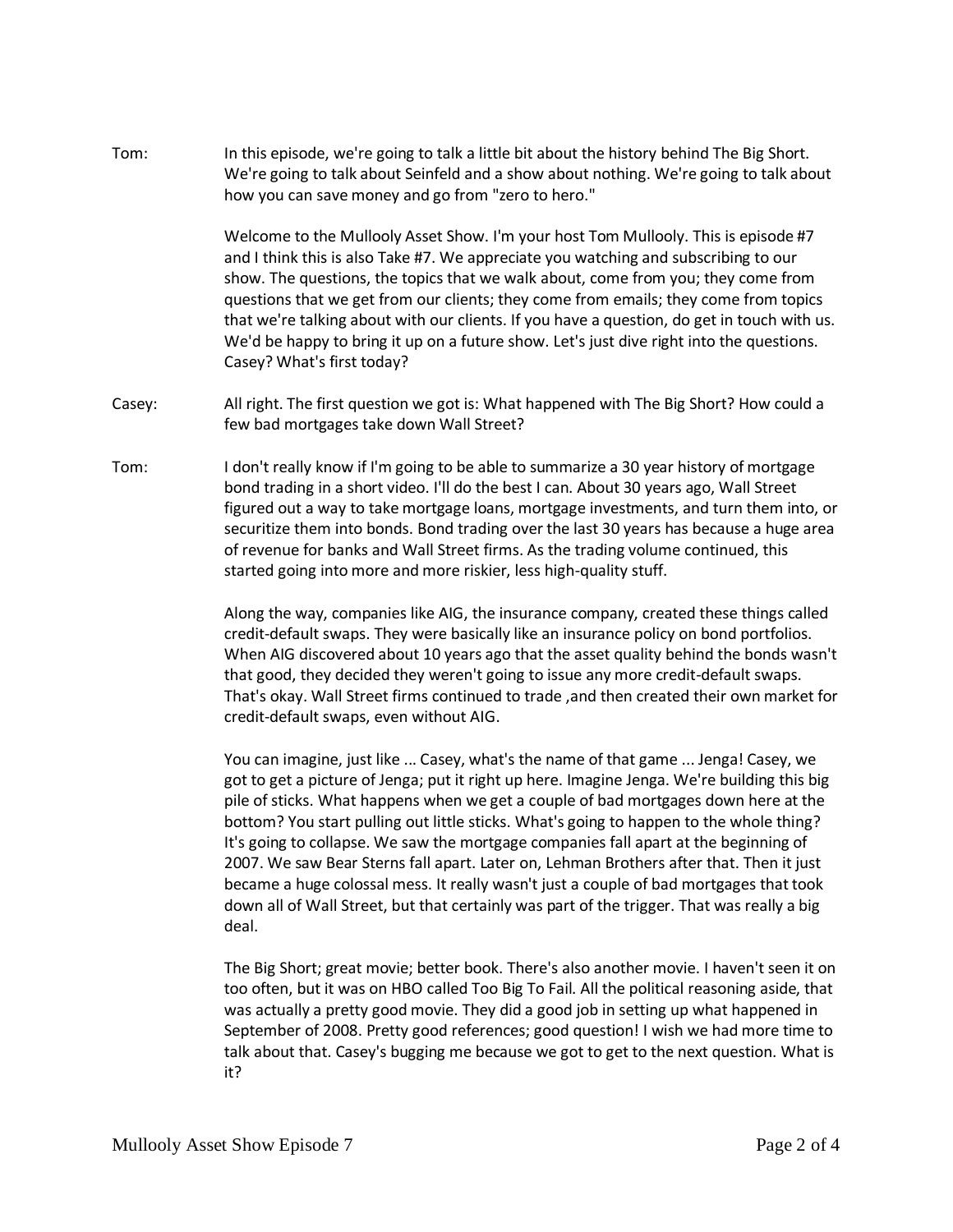- Casey: Next up, we got someone who wants to know: What did you mean that 2015 is a Seinfeld year?
- Tom: I wrote in an email to clients recently that 2015 is going to be the Seinfeld year. If you remember, if you watched Seinfeld, they used to laugh and say that is was a show about nothing. It was just people, a couple of friends, hanging out; and what they did on a regular day. That was what the show was about; it was really about nothing. 2015 looks like it's going to wrap up the year with a "nothing" kind of return.

It's interesting. January 2nd, the first day of trading in 2015, the S & P 500 was at 2058. We're recording this on December 29th. There's now two days left in the year. The S & P 500 is at 2078. That's just 20 points ... That's less than 1%. Yesterday, the market for the year was down 1/10th of 1%. Today, it's up 9/10ths of 1%. The Dow Jones is pretty close. The Dow Jones is down about 105 points for the year. That's down about 1/2 of 1%. 2015 has been a year about nothing; it's been a year of no returns if you're an index investor. It's a good way to think about it.

Occasionally, we do get these years where nothing really happens. Everybody in the market will probably remember 2008 as being a terrible year; 2009 as a very good year; 2010 was also okay. 2011 came along. Again, we had a year about nothing. Same kind of situation as what we're going through right now. The gain or the loss for the year all happened in the last couple of trading sessions of the year. We went back and forth at one point. 2011, the market was down 20%. We had a pretty furious rally in the fourth quarter, but we finished the year flat. Again, another year about nothing. Then we had a couple of good years; and here we are. Another year about nothing. Hopefully that clears up your question about the Seinfeld year, 2015. Casey, what's next?

- Casey: Next question we got is: I'm just getting started. How can I save 20,000 dollars?
- Tom: You know, we have clients, when we finally get down to brass tacks, and we talk about real life money situations, they admit, "We're not really good at saving money. We're not really good at putting money away. I'm borrowing money from my parents for a down payment. I'm trying to figure out a way to just get my hands on some extra money." I just want to walk you through how to go from "zero to hero" in a relatively short period of time.

We had a conversation with someone recently and they were like, "I need to save \$20,000. That was their goal. That's what they had in mind, but they had no idea how to get to it. I was like, "Okay. What do you want to start with?" "Well, I've got \$2000 today." Okay. Here's how we do it real easy. What do you spend on lunch every day?" He said, "Eight, Nine, sometimes ten bucks on lunch." I said, "Okay. Here's what you do. \$2000; put it away right now. If you can sock \$10 away every day, that's 30 days in a month, that's \$300 a month." If you can find a way to set aside 300 a month, in sixty months do the math that's \$18,000 plus the two you started with; now you're at \$20,000.

People say, "Five years! I can't wait that long!" You know what? Yes. you can. It's hard